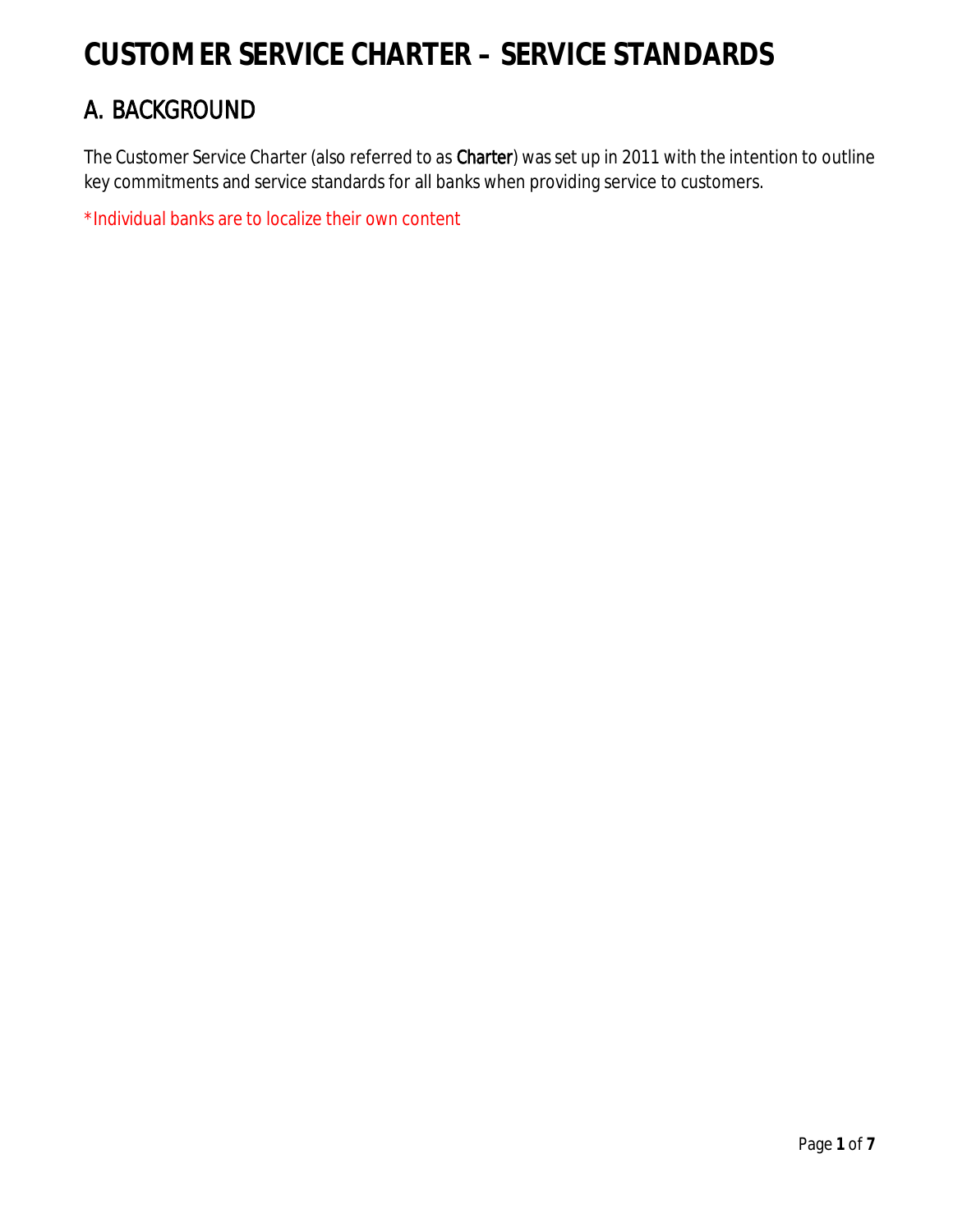# B. SERVICE STANDARDS

## Pillar 1: Know Your Customer

### Description:

To understand the customer profile that enables the bank to:

- Anticipate the customer's needs and preference.
- Offer products and services as per his/her requirements.

### Expected Outcome:

### BUILD TRUST

| <b>No</b> | Commitment                                                                               | <b>Service Standards</b>                                                                                                                                                                                                                                                                                                                                                                                                                                                                                                                                                        |  |
|-----------|------------------------------------------------------------------------------------------|---------------------------------------------------------------------------------------------------------------------------------------------------------------------------------------------------------------------------------------------------------------------------------------------------------------------------------------------------------------------------------------------------------------------------------------------------------------------------------------------------------------------------------------------------------------------------------|--|
| 1.1       | We strive to help<br>customer find the<br>right product to suit<br>his/her need/profile. | a. Knowledgeable staff is available to serve customer.<br>b. Customer's information is gathered during new account opening process to<br>get to know the customer, which may include the completion of banking<br>forms and asking for supporting documents.<br>c. Information on features and fees for the various products and services is<br>available to customer through various channels (i.e. branch/brochures/call<br>centre/bank's website).<br>d. The bank conducts periodic customer satisfaction feedback/surveys to ensure<br>that customer's needs are fulfilled. |  |

## Pillar 2: Timely & Efficient Service

### Description:

Deliver a seamless basic/general banking services wherein the customer is aware of:

- Time that will be taken.
- Broadly, the steps involved in executing their instructions.

#### Expected Outcome:

### BEING RELIABLE

#### Service Level Target:

80% of the customers are served within the expected service level.

| No.               | Commitment                                 | Service Standards                                                                                                                                                                                |  |
|-------------------|--------------------------------------------|--------------------------------------------------------------------------------------------------------------------------------------------------------------------------------------------------|--|
| $\vert 2.1 \vert$ | We will set a clear<br>expectation on time | a. Information on time taken to deliver services to customer i.e. expected<br>service standard is made available through various channels (i.e.<br>branch/brochures/call center/bank's website). |  |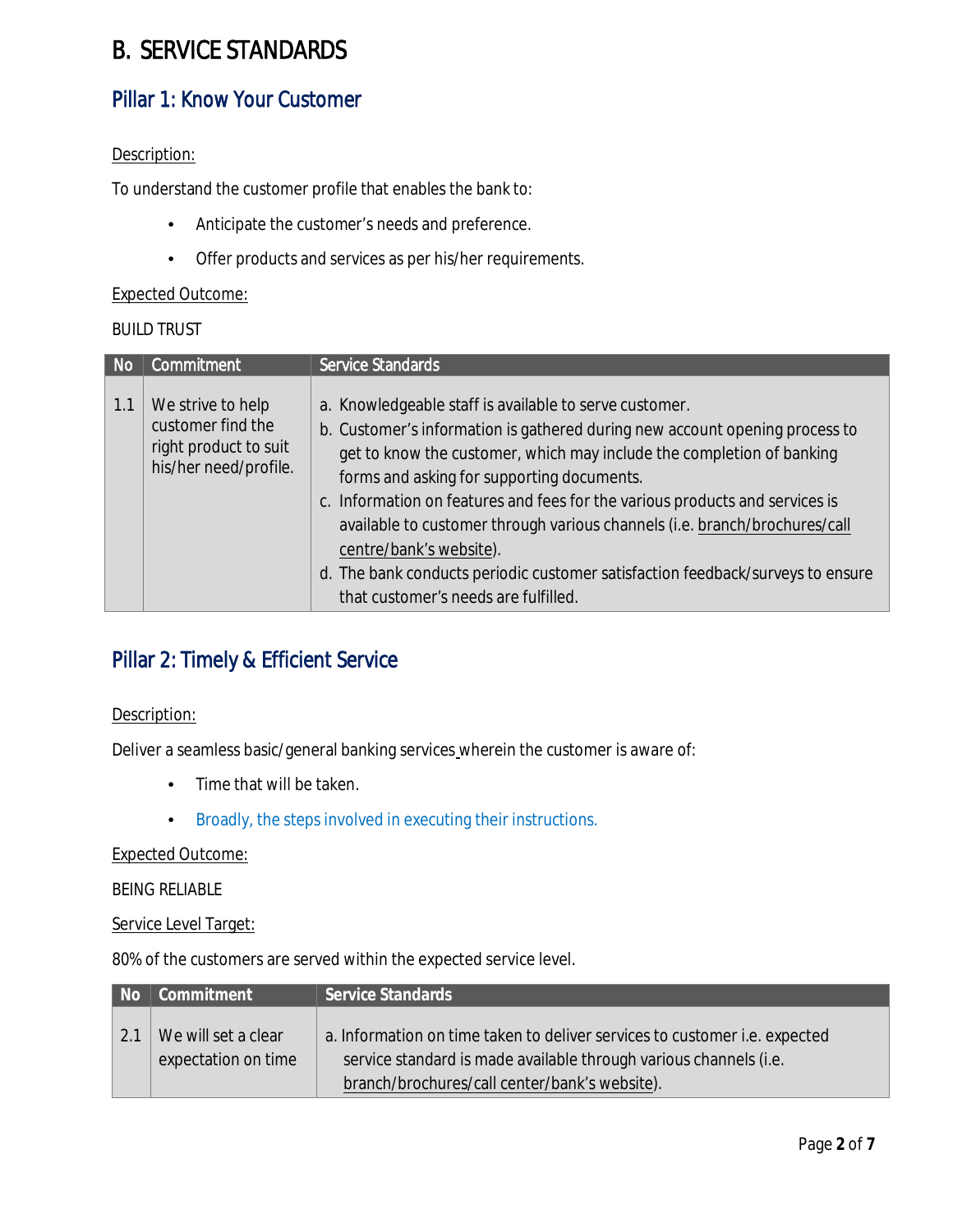| <b>No</b> | Commitment                            | <b>Service Standards</b>                                                        |
|-----------|---------------------------------------|---------------------------------------------------------------------------------|
|           | taken for various                     |                                                                                 |
|           | services.                             |                                                                                 |
|           |                                       |                                                                                 |
|           |                                       |                                                                                 |
| 2.2       | We will serve                         | <b>Customer Waiting Time:</b>                                                   |
|           | customers promptly                    | Within 10 minutes.                                                              |
|           | at our branch                         |                                                                                 |
|           | counter service.                      | <b>Customer Serving Time:</b>                                                   |
|           |                                       | Within 5 minutes for simple transactions e.g. single transaction, cash          |
|           |                                       | withdrawals.                                                                    |
|           |                                       | Within 20 minutes for complex transactions e.g. Remittance/FD Transaction.<br>٠ |
|           |                                       |                                                                                 |
| 2.3       | We will efficiently                   | <b>Account Application Turnaround Time</b>                                      |
|           | attend to account                     | (From full documents and information received).                                 |
|           |                                       |                                                                                 |
|           | applications at our<br>branch counter |                                                                                 |
|           |                                       | a. Open Basic Savings Account                                                   |
|           | service.                              | New Customer: within 15 minutes.                                                |
|           |                                       | Existing Customer: within 10 minutes.                                           |
|           |                                       | b. Open Basic Current Account                                                   |
|           |                                       | New Customer: within 20 minutes.                                                |
|           |                                       | Existing Customer: within 10 minutes.                                           |
|           |                                       |                                                                                 |
|           |                                       | c. Close Account Turnaround Time                                                |
|           |                                       |                                                                                 |
|           |                                       | Basic Savings Account: within 10 minutes.<br>$\bullet$                          |
|           |                                       | Basic Current Account: within 20 minutes.                                       |
|           |                                       | Note: This does not take into account onboarding process - banks have their own |
|           |                                       | onboarding process/introduction to banks' products and services.                |
|           |                                       | <b>Issuance of ATM or Debit Card.</b>                                           |
|           |                                       | Within same business day of opening savings account.                            |
|           |                                       |                                                                                 |
| 2.4       | We will efficiently                   | <b>Executing a foreign currency remittance</b>                                  |
|           | attend to banking<br>transactions.    | (The currencies should be specified by the respective banks)                    |
|           |                                       | a. Inward - depending on the cut off time.                                      |
|           |                                       |                                                                                 |
|           |                                       | • Before cut off time: credited on the same day.                                |
|           |                                       | • After cut off time: credited on next working day.                             |
|           |                                       | b. Outward – processing time depending on the cut off time.                     |
|           |                                       | • Before cut off time: processed on the same day.                               |
|           |                                       | • After cut off time: processed on next working day.                            |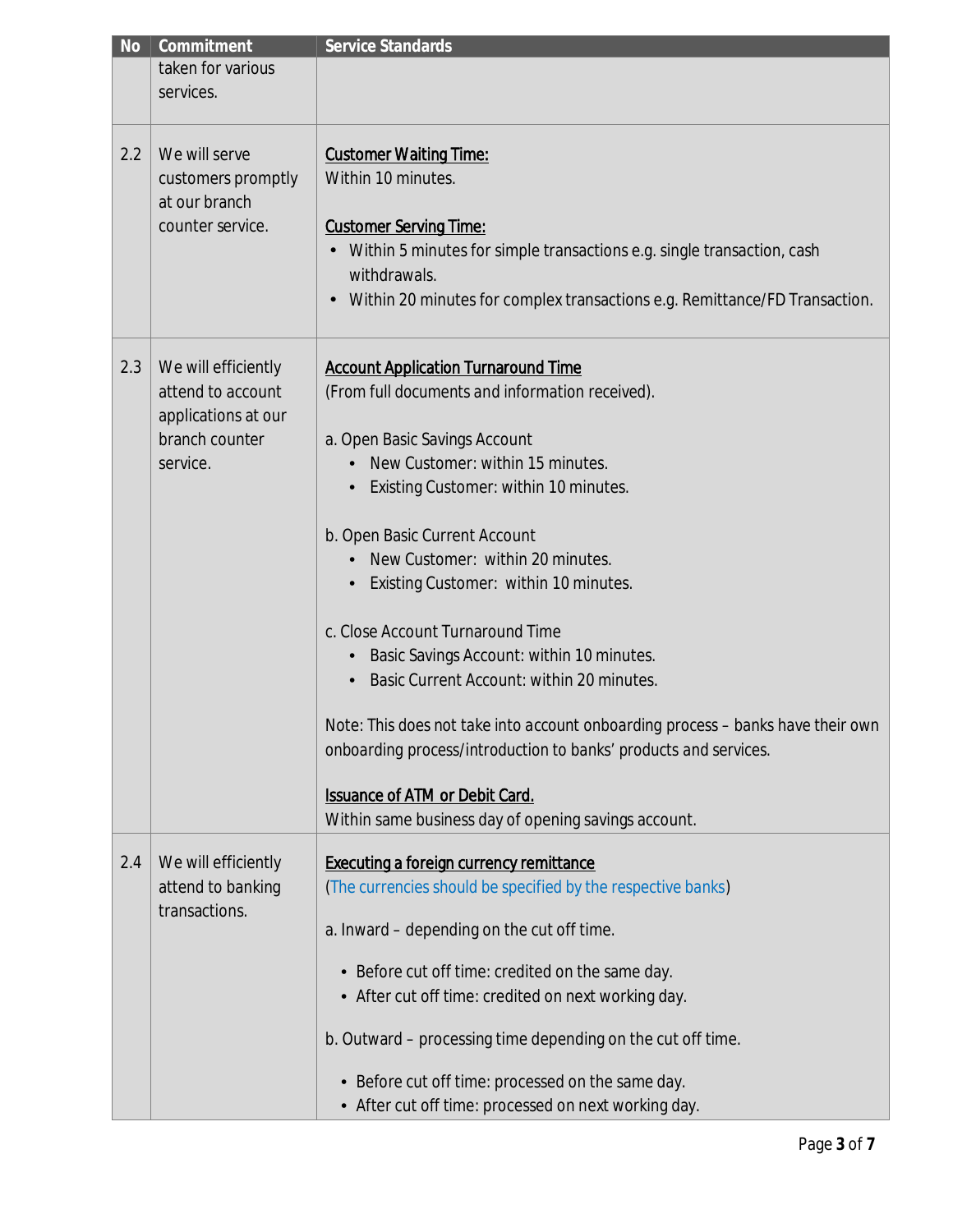| <b>No</b> | Commitment                                                                                  | <b>Service Standards</b>                                                                                                                                                                                                                                                                                                                                                                               |
|-----------|---------------------------------------------------------------------------------------------|--------------------------------------------------------------------------------------------------------------------------------------------------------------------------------------------------------------------------------------------------------------------------------------------------------------------------------------------------------------------------------------------------------|
|           |                                                                                             | Note: The date of receiving funds subject to completeness of information and<br>extent of checks/due diligence performed by individual banks.                                                                                                                                                                                                                                                          |
| 2.5       | We will efficiently<br>attend to product<br>applications.                                   | <b>Product Application Turnaround Time.</b><br>(From full documents and information received by the bank)<br>a. Credit Card Application: Within 3 working days + time taken to post the card.<br>b. Hire Purchase Application: Within 2 working days.<br>c. Mortgage Loan Application (individual): Within 5 working days.<br>d. Loan Application (Small and Medium Enterprise - SME): Within 3 weeks. |
| 2.6       | We will follow<br>through and provide<br>the requisite updates<br>to customer's<br>queries. | a. Phone<br>• Where no follow up is required - Immediate such as first call resolution.<br>• Where follow up is required - Within 3 working days from date of 1st call.<br>• Where enquiry is complex, bank will provide a reasonable timeframe and<br>keep the customer updated accordingly.                                                                                                          |
|           |                                                                                             | b. Written (Email, fax, letter, social media)<br>• For e-mail<br>i. Provide acknowledgement response automatically/within 24 hours (if the<br>email is addressed to<br>bank to indicate its general email address>).<br>ii. Respond within 3 working days from date of receipt of enquiry if enquiry<br>is not complex.<br>                                                                            |
|           |                                                                                             | point resolution immediately.                                                                                                                                                                                                                                                                                                                                                                          |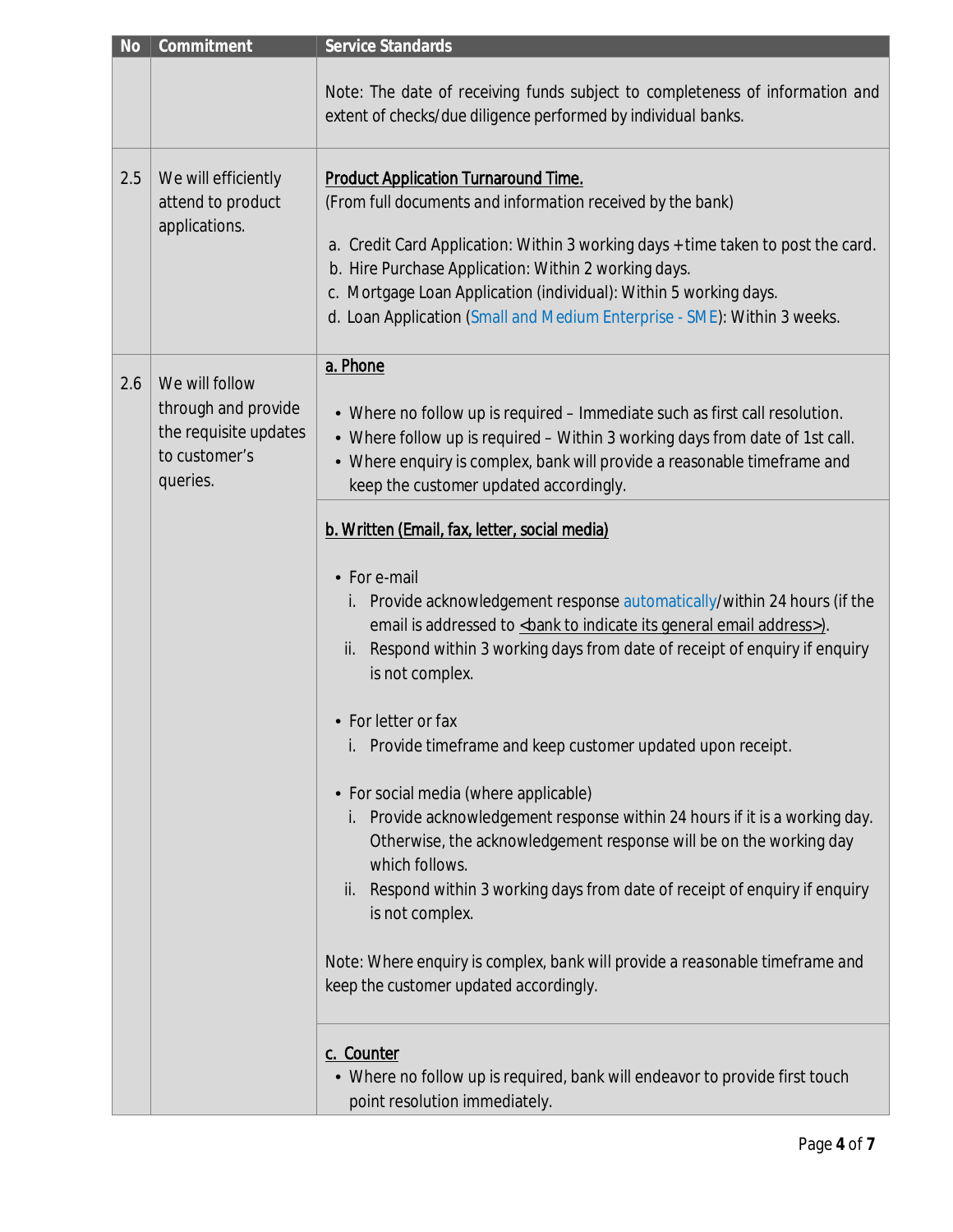| <b>No</b> | Commitment                                                                          | <b>Service Standards</b>                                                                                                                                                                                                                                                                                                                                                                                                                                                                                                                                                                                                                                                                                                                                         |  |
|-----------|-------------------------------------------------------------------------------------|------------------------------------------------------------------------------------------------------------------------------------------------------------------------------------------------------------------------------------------------------------------------------------------------------------------------------------------------------------------------------------------------------------------------------------------------------------------------------------------------------------------------------------------------------------------------------------------------------------------------------------------------------------------------------------------------------------------------------------------------------------------|--|
|           |                                                                                     | • Where follow up is required - within 3 working days from date of 1st visit.<br>• Where enquiry is complex, bank will provide a reasonable timeframe and<br>keep the customer updated accordingly.                                                                                                                                                                                                                                                                                                                                                                                                                                                                                                                                                              |  |
| 2.7       | We will address<br>customer's<br>complaints/issues<br>consistently and<br>promptly. | Acknowledge customer's complaints/issues within 24 hours of a working<br>a.<br>day.<br>Communicate clearly on the complaint/issue.<br>b.<br>Address the complaint/issue in an equitable, objective and timely manner<br>C.<br>by informing customer on bank's decision no later than 14 calendar days<br>from the date of the receipt of the complaint.<br>Keep customer updated if unable to address issues within the stipulated<br>$d_{\cdot}$<br>timeframe.<br>Provide information on escalation to higher alternative avenues if the<br>e.<br>queries are not to the customer's satisfaction at first instance.<br>Note: Complaints management is governed by the guidelines spelt out by Bank<br>Negara Malaysia (BNM) and banks will operate accordingly. |  |

## Pillar 3: Transparent & Personable Service

### Description:

Endeavour to deliver the customer experience wherein the customer:

- Is given access to products and services related information.
- Is handled by competent and knowledgeable staff who will strive to provide good service.

### Expected Outcome:

### BETTER ENGAGEMENT

| <b>No</b> | Commitment                                         | Service Standards                                                                                                                                                                                                                                                                                                                                                                                                             |
|-----------|----------------------------------------------------|-------------------------------------------------------------------------------------------------------------------------------------------------------------------------------------------------------------------------------------------------------------------------------------------------------------------------------------------------------------------------------------------------------------------------------|
| 3.1       | We are open and<br>transparent in our<br>dealings. | The following Information is made available through any of the various<br>channels of communication such as branch/brochures/call centre/bank's<br>website:<br>Fees, charges, penalties and relevant interest rates and obligations in the<br>a.<br>use of a banking product or service.<br>Product related details (i.e. product disclosure sheets, terms and<br>$b_{\cdot}$<br>conditions) are shared at the point of sale. |
| 3.2       | We train our bank<br>personnel to have             | Sales personnel/Personal Financial Advisor/ Relationship Manager is<br>knowledgeable about the bank's products and services.                                                                                                                                                                                                                                                                                                  |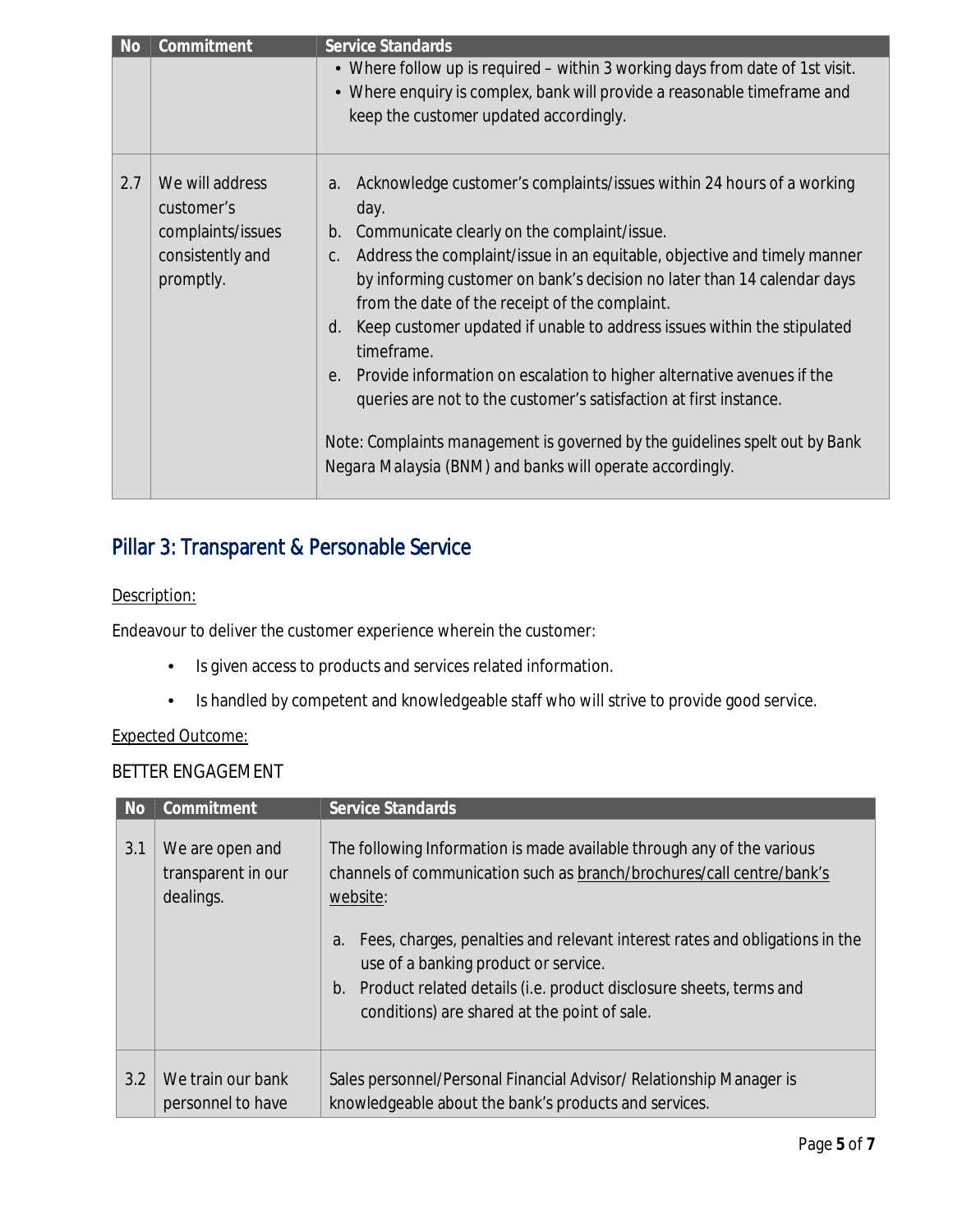|     | adequate knowledge<br>to advise and assist<br>customers on<br>banking products and<br>services. |                                                                                                                                                                                                                                                                                                                                                                                                                                                                                                                  |
|-----|-------------------------------------------------------------------------------------------------|------------------------------------------------------------------------------------------------------------------------------------------------------------------------------------------------------------------------------------------------------------------------------------------------------------------------------------------------------------------------------------------------------------------------------------------------------------------------------------------------------------------|
| 3.3 | We provide<br>customers a<br>personable service<br>experience.                                  | a. First Impressions<br>Acknowledge customer when customer walks in/approaches the bank<br>$\bullet$<br>counter.<br>Offer to assist the customer.<br>b. Understand the customer's needs<br>Ask questions to understand what the customer wants.<br>Listen attentively to customer.<br>$\bullet$<br>c. Handle the queries/instructions<br>Provide options that meet customer's needs.<br>Use simple words and explanations with the customer.<br>Perform end to end follow-up until customer's issue is resolved. |

## Pillar 4: Banking Made Accessible

### Description:

Offer an engagement model wherein the customer is aware of:

- Multi-channel options.
- Accessibility.

### Expected Outcome:

### PROVIDE CONVENIENCE OF BANKING FOR CUSTOMER'S PEACE OF MIND

| 4.1                                                                                                                                                                                                                                                                                                                                                                                                                                                                                                                                                                                                                                                                                                                                    |  |
|----------------------------------------------------------------------------------------------------------------------------------------------------------------------------------------------------------------------------------------------------------------------------------------------------------------------------------------------------------------------------------------------------------------------------------------------------------------------------------------------------------------------------------------------------------------------------------------------------------------------------------------------------------------------------------------------------------------------------------------|--|
| Customer is kept informed on the physical and virtual channels available to<br>We are easily<br>him/her, using the various modes of communication such as branch/<br>accessible via various<br>brochures/call centre/bank's website.<br>channels <i>i.e.</i><br>physically & virtually.<br>Specifically, the customer has access to the following:<br>List of physical channels which include banches & self service machines.<br>$\blacksquare$<br>List of virtual channels which include call centres (with the hotline<br>$\blacksquare$<br>numbers provided) and internet banking (with the website addresses<br>provided).<br>Note: Channel availability may vary from bank to bank and customer will be<br>informed of the same. |  |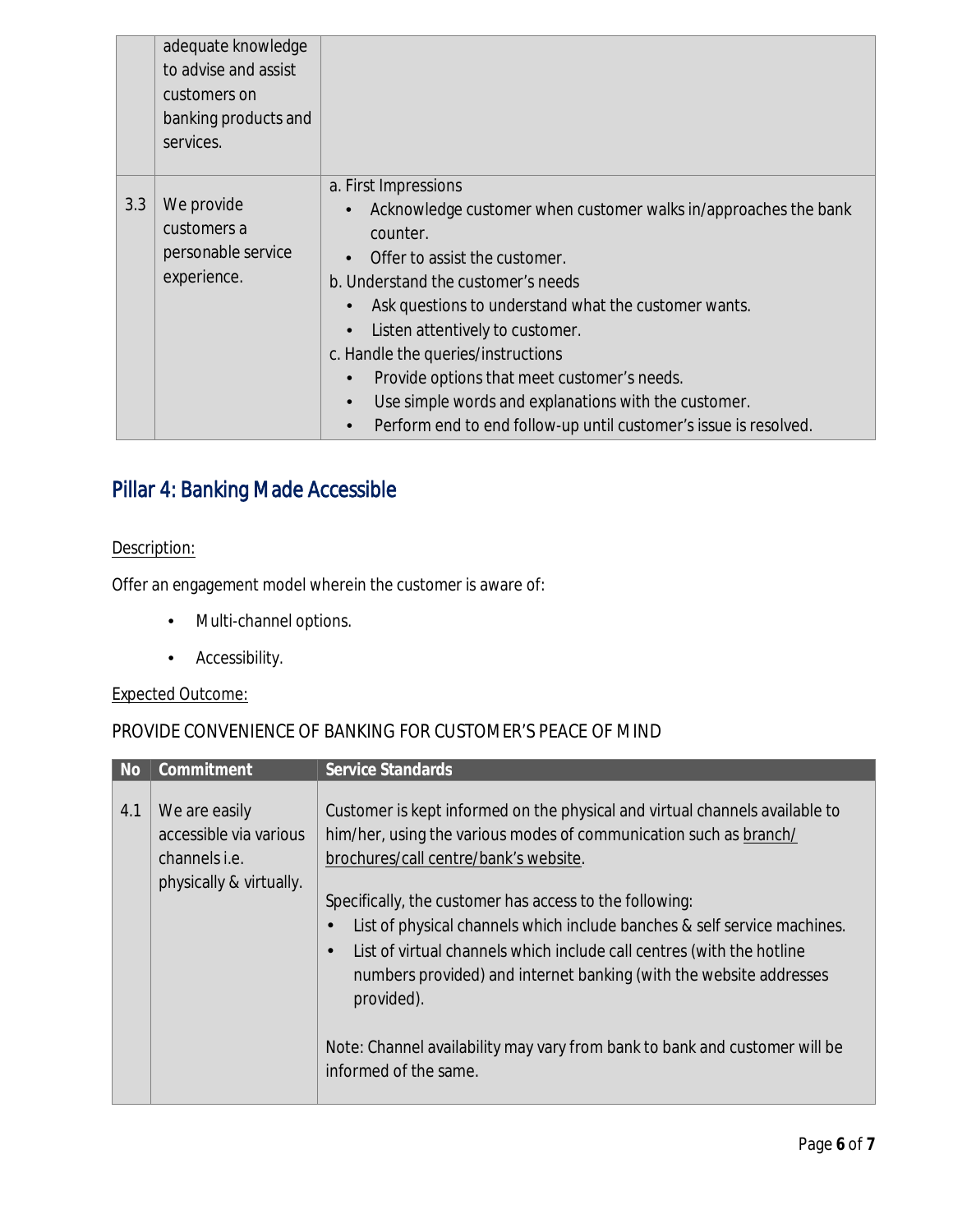| <b>No</b> | Commitment                                                                                                             | <b>Service Standards</b>                                                                                                                                                                                                                                                                                                                                                                                                                          |
|-----------|------------------------------------------------------------------------------------------------------------------------|---------------------------------------------------------------------------------------------------------------------------------------------------------------------------------------------------------------------------------------------------------------------------------------------------------------------------------------------------------------------------------------------------------------------------------------------------|
| 4.2       | We provide<br>customers with<br>efficient services via<br>our virtual platforms<br>outside of normal<br>banking hours. | Strive to ensure that our virtual channels meet the following target service<br>levels:-<br>Self service terminal (service uptime/month) – at least 95% of the time<br>$\bullet$<br>measured by machines on a monthly basis.<br>Call centre (if any) - At least 80% calls are to be answered within 45<br>$\bullet$<br>seconds.<br>Internet banking (service uptime/month) - 98%.<br>$\bullet$                                                    |
| 4.3       | We inform customers<br>on the various<br>options for more<br>convenient banking.                                       | Share with the customer the various options for performing transactions<br>through alternate channels, depending on the banks channel presence and<br>where applicable.<br>This can be done via any of the following means:<br>Engagement by the bank personnel.<br>$\bullet$<br>Signage to guide the customer.<br>Campaigns and brochures.<br>Corporate website.                                                                                 |
| 4.4       | We actively seek<br>thoughts and<br>suggestions on how<br>banks can serve<br>customers better.                         | Provide channels for customer to render feedback via:<br>Corporate website/Internet banking (with website addresses).<br>$\bullet$<br>Call Centre (with hotline numbers).<br>$\bullet$<br>Branch (customers will be notified of location of branches via bank's<br>$\bullet$<br>website).<br>Periodic customer satisfaction surveys.<br>$\bullet$<br>BNM and Ombudsman for Financial Services (OFS) details are included as<br>alternate avenues. |

\*Individual banks are to localize their own expected service levels (which should be equal to the minimum industry standards, if not better)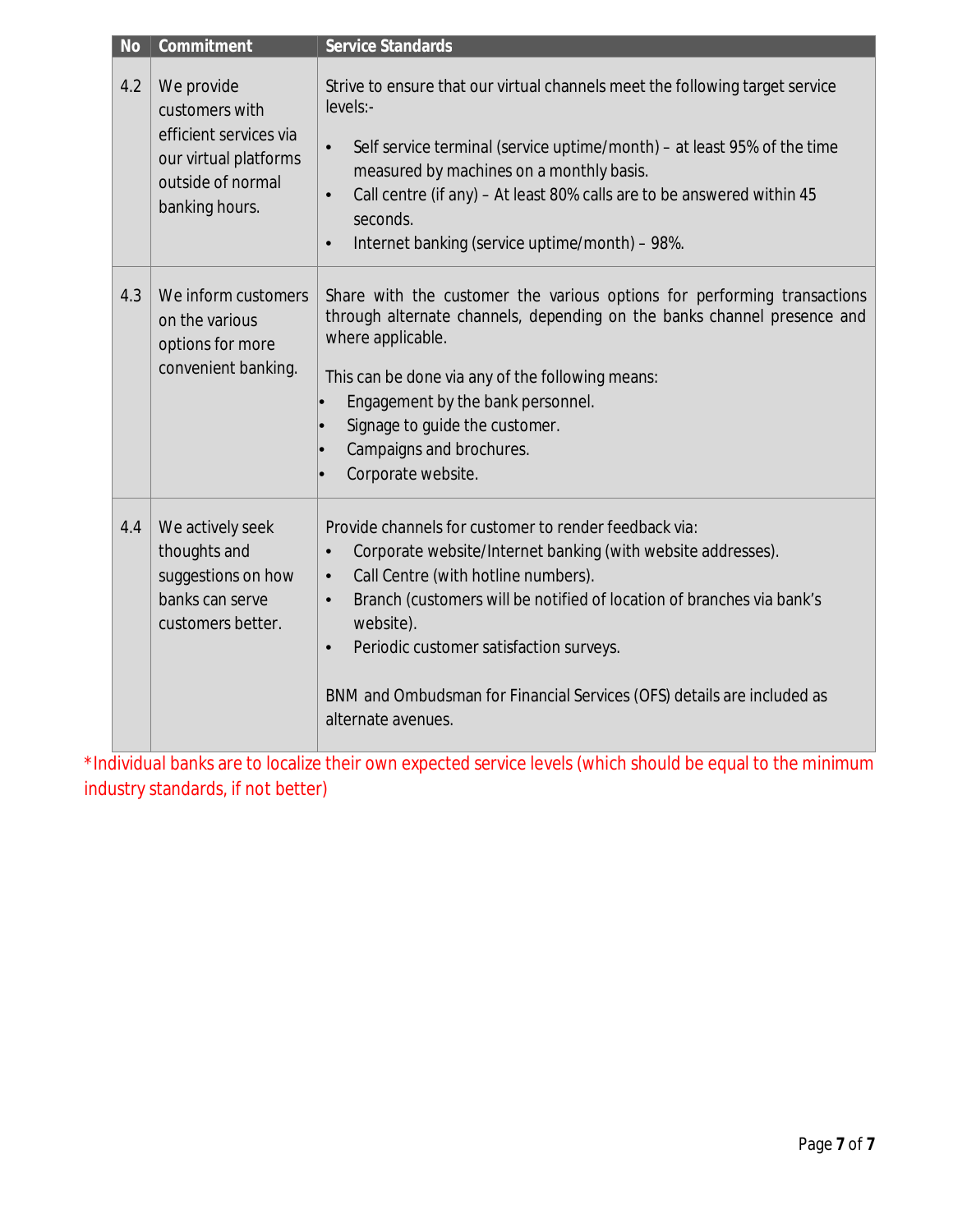# **PIAGAM PERKHIDMATAN PELANGGAN – PIAWAIAN PERKHIDMATAN**

# A. LATAR BELAKANG

Piagam Perkhidmatan Pelanggan (Piagam) telah diperkenalkan pada tahun 2011 dengan hasrat untuk menggariskan komitmen utama dan piawaian perkhidmatan bagi semua bank dalam penyediaan perkhidmatan kepada para pelanggan mereka.

[Untuk rujukan pihak bank sahaja - \*Setiap bank perlu menyesuaikan isi kandungan mengikut produk dan perkhidmatan yang ditawarkan]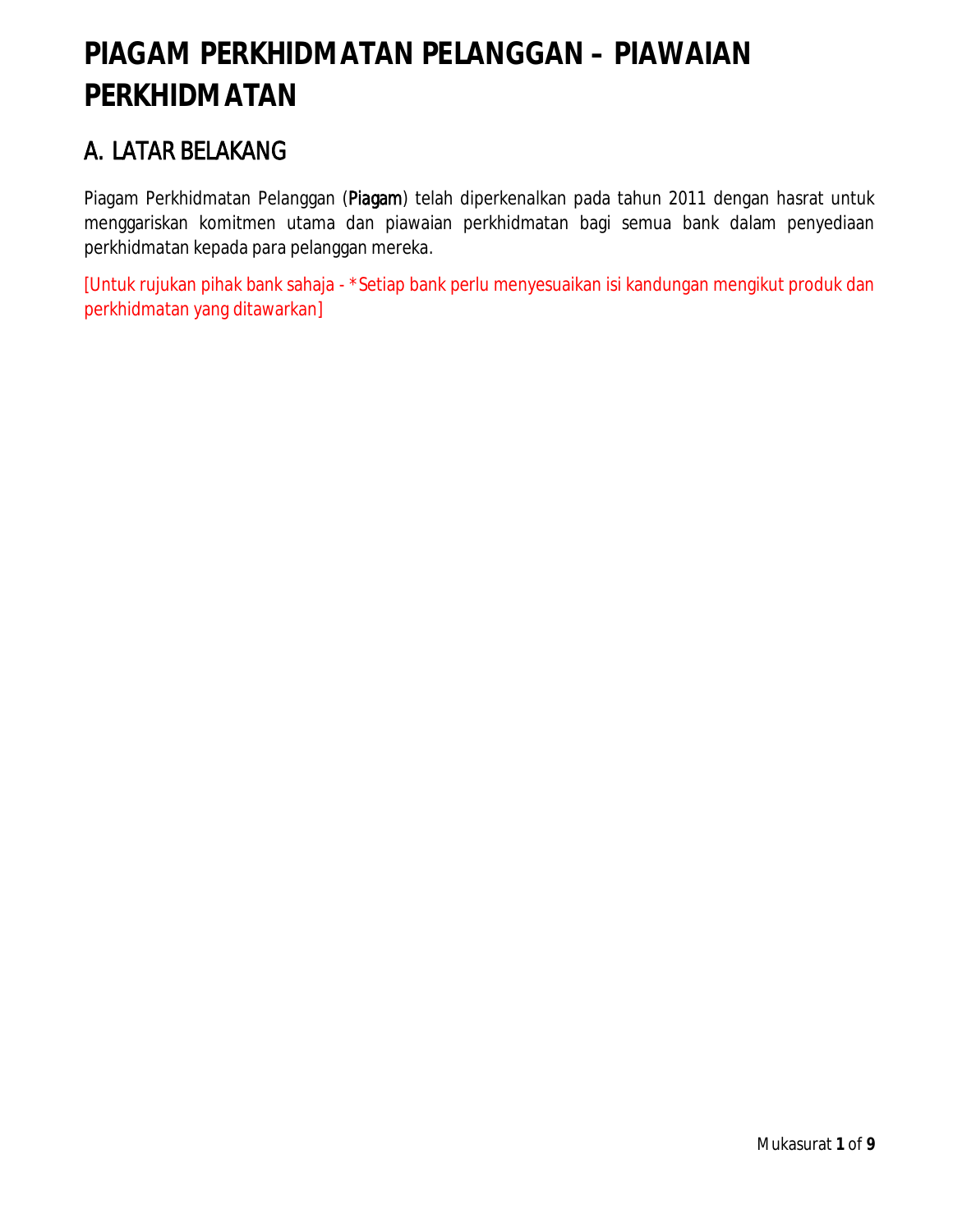# B. PIAWAIAN PERKHIDMATAN

## Prinsip 1: Kenali Pelanggan Anda

### Huraian:

Memahami profil pelanggan untuk membolehkan bank:

- Menjangka keperluan dan keutamaan/pilihan pelanggan.
- Menawarkan produk dan perkhidmatan mengikut keperluan pelanggan.

### Keputusan yang dijangka:

### MEMBINA KEPERCAYAAN

| <b>No</b> | Komitmen                                                                                                                                           | Piawaian Perkhidmatan                                                                                                                                                                                                                                                                                                                                                                                                                                                                                                                                                                                                                                    |  |  |  |
|-----------|----------------------------------------------------------------------------------------------------------------------------------------------------|----------------------------------------------------------------------------------------------------------------------------------------------------------------------------------------------------------------------------------------------------------------------------------------------------------------------------------------------------------------------------------------------------------------------------------------------------------------------------------------------------------------------------------------------------------------------------------------------------------------------------------------------------------|--|--|--|
| 1.1       | Kami berusaha untuk<br>membantu pelanggan<br>mendapatkan produk<br>betul<br>dan<br>yang<br>bersesuaian mengikut<br>/keperluan<br>profil<br>beliau. | a. Mempunyai kakitangan yang berpengetahuan untuk melayan pelanggan.<br>b. Untuk mengenali pelanggan, maklumat pelanggan dikumpulkan semasa proses<br>pembukaan akaun baharu. Ini termasuk melengkapi borang perbankan dan<br>meminta dokumen sokongan.<br>c. Maklumat tentang ciri-ciri dan yuran bagi pelbagai produk dan perkhidmatan<br>boleh diperolehi oleh pelanggan melalui pelbagai saluran (seperti cawangan<br>bank/risalah/pusat panggilan/laman sesawang bank).<br>d. Bank menjalankan kaji selidik kepuasan pelanggan secara berkala bagi<br>mendapatkan maklum balas daripada pelanggan untuk memastikan keperluan<br>pelanggan dipenuhi. |  |  |  |

## Prinsip 2: Perkhidmatan Yang Cekap dan Menepati Masa

### Huraian:

Memberikan perkhidmatan perbankan asas/am dengan lancar di mana pelanggan sedar akan:

- Masa yang akan diambil.
- Secara amnya, langkah-langkah untuk melaksanakan arahan beliau.

### Keputusan yang dijangka:

BOLEH DIPERCAYAI

Sasaran Tahap Perkhidmatan:

80% daripada pelanggan dilayan dalam lingkungan tahap perkhidmatan yang dijangkakan.

|             | No   Komitmen |      | Piawaian Perkhidmatan                                                        |
|-------------|---------------|------|------------------------------------------------------------------------------|
| $\vert$ 2.1 | Kami          |      | akan   a. Maklumat tentang masa yang diambil untuk menyampaikan perkhidmatan |
|             | menetapkan    | satu | kepada pelanggan iaitu piawaian perkhidmatan yang dijangka, boleh            |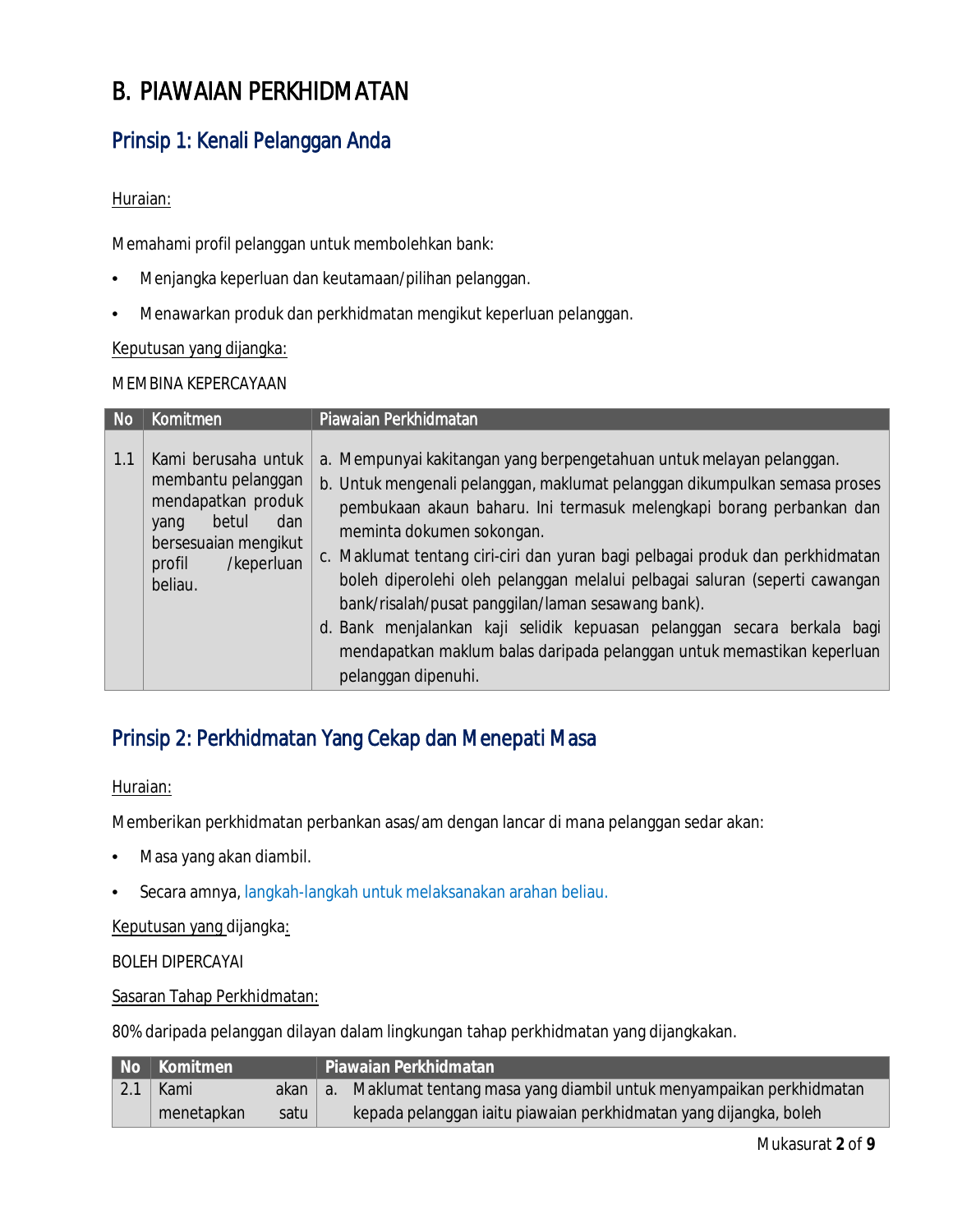| <b>No</b> | Komitmen               | Piawaian Perkhidmatan                                                                                                                          |  |  |  |
|-----------|------------------------|------------------------------------------------------------------------------------------------------------------------------------------------|--|--|--|
|           | jangka<br>masa<br>yang | diperolehi melalui pelbagai saluran (iaitu cawangan bank/risalah/pusat                                                                         |  |  |  |
|           | tertentu<br>untuk      | panggilan/laman sesawang bank).                                                                                                                |  |  |  |
|           | pelbagai               |                                                                                                                                                |  |  |  |
|           | perkhidmatan.          |                                                                                                                                                |  |  |  |
|           |                        |                                                                                                                                                |  |  |  |
|           |                        |                                                                                                                                                |  |  |  |
| 2.2       | Kami akan melayani     | Masa menunggu                                                                                                                                  |  |  |  |
|           | pelanggan di kaunter   | Dalam masa 10 minit.                                                                                                                           |  |  |  |
|           | perkhidmatan           |                                                                                                                                                |  |  |  |
|           | cawangan kami          | Masa yang diambil untuk melayan pelanggan                                                                                                      |  |  |  |
|           | dengan kadar segera.   | Dalam masa 5 minit untuk transaksi mudah,                                                                                                      |  |  |  |
|           |                        | contohnya satu transaksi, pengeluaran wang tunai.                                                                                              |  |  |  |
|           |                        | Dalam masa 20 minit untuk transaksi yang kompleks                                                                                              |  |  |  |
|           |                        | seperti transaksi pengiriman wang / deposit tetap.                                                                                             |  |  |  |
|           |                        |                                                                                                                                                |  |  |  |
| 2.3       | Kami akan              | Jangka Masa Untuk Permohonan Akaun                                                                                                             |  |  |  |
|           | menguruskan            | (Dari penerimaan dokumen dan maklumat yang lengkap).                                                                                           |  |  |  |
|           | permohonan akaun       |                                                                                                                                                |  |  |  |
|           | di kaunter             | a. Membuka Akaun Simpanan Asas.                                                                                                                |  |  |  |
|           | perkhidmatan           | Pelanggan Baru: dalam masa 15 minit.                                                                                                           |  |  |  |
|           | cawangan kami          | Pelanggan Sedia Ada: dalam masa 10 minit.                                                                                                      |  |  |  |
|           | dengan cekap.          | b. Membuka Akaun Semasa Asas.                                                                                                                  |  |  |  |
|           |                        | Pelanggan Baru: dalam masa 20 minit.                                                                                                           |  |  |  |
|           |                        | Pelanggan Sedia Ada: dalam masa 10 minit.                                                                                                      |  |  |  |
|           |                        |                                                                                                                                                |  |  |  |
|           |                        | c. Penutupan Akaun.                                                                                                                            |  |  |  |
|           |                        | Akaun Simpanan Asas: dalam masa 10 minit.                                                                                                      |  |  |  |
|           |                        | Akaun Semasa Asas: dalam masa 20 minit.                                                                                                        |  |  |  |
|           |                        |                                                                                                                                                |  |  |  |
|           |                        | Nota: Ini tidak mengambil kira masa yang diambil untuk keseluruhan<br>pemprosesan akaun - setiap bank mempunyai sistem pemprosesan/ pengenalan |  |  |  |
|           |                        | kepada produk dan perkhidmatan bank masing-masing.                                                                                             |  |  |  |
|           |                        |                                                                                                                                                |  |  |  |
|           |                        | Pengeluaran kad ATM atau Debit                                                                                                                 |  |  |  |
|           |                        | Pada hari perniagaan yang sama di mana akaun simpanan dibuka.                                                                                  |  |  |  |
|           |                        |                                                                                                                                                |  |  |  |
| 2.4       | Kami akan              | Melaksanakan pengiriman mata wang asing                                                                                                        |  |  |  |
|           | menguruskan            | (mata wang yang digunakan perlu dinyatakan oleh pihak bank)                                                                                    |  |  |  |
|           | semua transaksi        |                                                                                                                                                |  |  |  |
|           | perbankan dengan       | Pengiriman wang masuk - bergantung kepada had masa yang<br>а.                                                                                  |  |  |  |
|           | cekap.                 | ditetapkan.                                                                                                                                    |  |  |  |
|           |                        |                                                                                                                                                |  |  |  |
|           |                        | Sebelum had masa yang ditetapkan: dikreditkan pada hari yang                                                                                   |  |  |  |
|           |                        | sama.                                                                                                                                          |  |  |  |
|           |                        |                                                                                                                                                |  |  |  |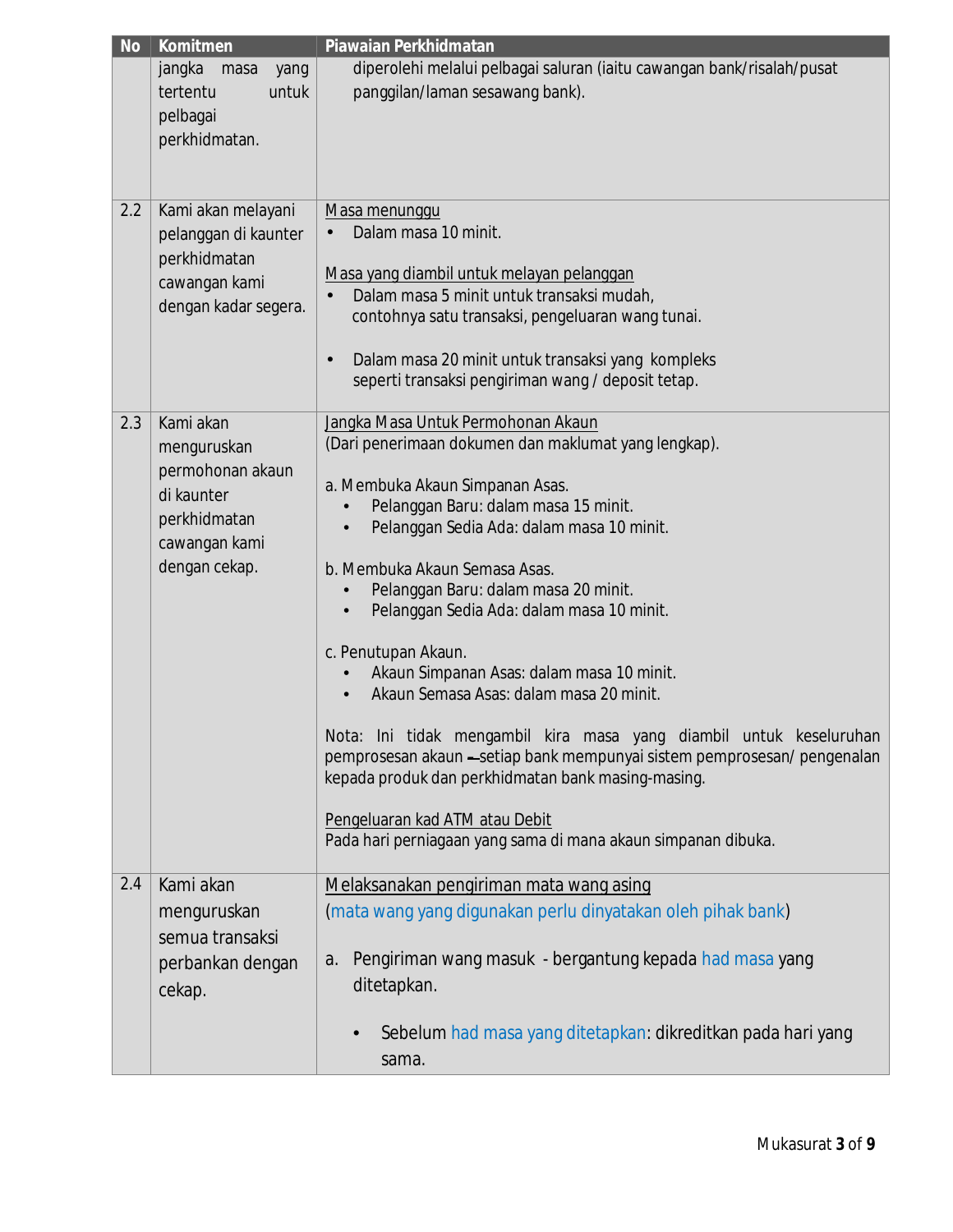| <b>No</b> | Komitmen                                            | Piawaian Perkhidmatan                                                                                                                                            |
|-----------|-----------------------------------------------------|------------------------------------------------------------------------------------------------------------------------------------------------------------------|
|           |                                                     | Selepas had masa yang ditetapkan: dikreditkan pada hari bekerja<br>yang berikutnya.                                                                              |
|           |                                                     | b. Pengiriman wang keluar - waktu pemprosesan bergantung kepada had<br>masa yang ditetapkan.                                                                     |
|           |                                                     | Sebelum had masa yang ditetapkan: diproses pada hari yang sama.<br>$\bullet$<br>Selepas had masa yang ditetapkan: diproses pada hari bekerja<br>yang berikutnya. |
|           |                                                     | Nota: Tarikh penerimaan kiriman wang adalah tertakluk kepada maklumat<br>yang lengkap dan tahap pemeriksaan/usaha yang wajar dilakukan oleh<br>setiap bank.      |
| 2.5       | Kami akan                                           | Jangka masa yang diambil untuk Permohonan Produk                                                                                                                 |
|           | menguruskan<br>semua<br>permohonan<br>produk dengan | (Dari penerimaan dokumen dan maklumat yang lengkap oleh bank).                                                                                                   |
|           |                                                     | a. Permohonan Kad Kredit: Dalam masa 3 hari bekerja + masa yang                                                                                                  |
|           |                                                     | diambil untuk mengepos kad kredit.                                                                                                                               |
|           | cekap.                                              | b. Permohonan Sewa Beli: Dalam masa 2 hari bekerja.                                                                                                              |
|           |                                                     | Permohonan Pinjaman Gadai Janji (individu): Dalam masa 5 hari<br>C.                                                                                              |
|           |                                                     | bekerja.<br>d. Permohonan Pinjaman Perusahaan Kecil dan Sederhana (PKS): Dalam                                                                                   |
|           |                                                     | masa 3 minggu.                                                                                                                                                   |
| 2.6       | Kami akan<br>mengambil                              | Telefon<br>a.                                                                                                                                                    |
|           |                                                     | Sekiranya tiada tindakan susulan diperlukan - Serta-merta pada masa<br>$\bullet$<br>panggilan diterima.                                                          |
|           | tindakan susulan<br>dan menyediakan                 | Sekiranya tindakan susulan diperlukan - Dalam masa 3 hari bekerja dari<br>$\bullet$                                                                              |
|           | maklumat yang                                       | tarikh panggilan pertama diterima.                                                                                                                               |
|           | terkini berkaitan                                   | Sekiranya pertanyaan adalah rumit, bank akan memberi satu jangka masa<br>$\bullet$<br>yang munasabah dan memastikan pelanggan diberi maklumat terkini dari       |
|           | dengan pertanyaan                                   | semasa ke semasa.                                                                                                                                                |
|           | daripada<br>pelanggan.                              | b. Bertulis (E-mel, faks, surat, media sosial)                                                                                                                   |
|           |                                                     | Bagi e-mel                                                                                                                                                       |
|           |                                                     | Akuan penerimaan dibalas secara auto / dalam masa 24 jam untuk<br>İ.                                                                                             |
|           |                                                     | e-mel yang dialamatkan ke < alamat e-mel bank yang berkenaan><br>Memberi maklum balas dalam masa 3 hari bekerja dari tarikh<br>ii.                               |
|           |                                                     | penerimaan pertanyaan sekiranya pertanyaan tersebut adalah tidak                                                                                                 |
|           |                                                     | rumit.                                                                                                                                                           |
|           |                                                     | Bagi surat atau faks                                                                                                                                             |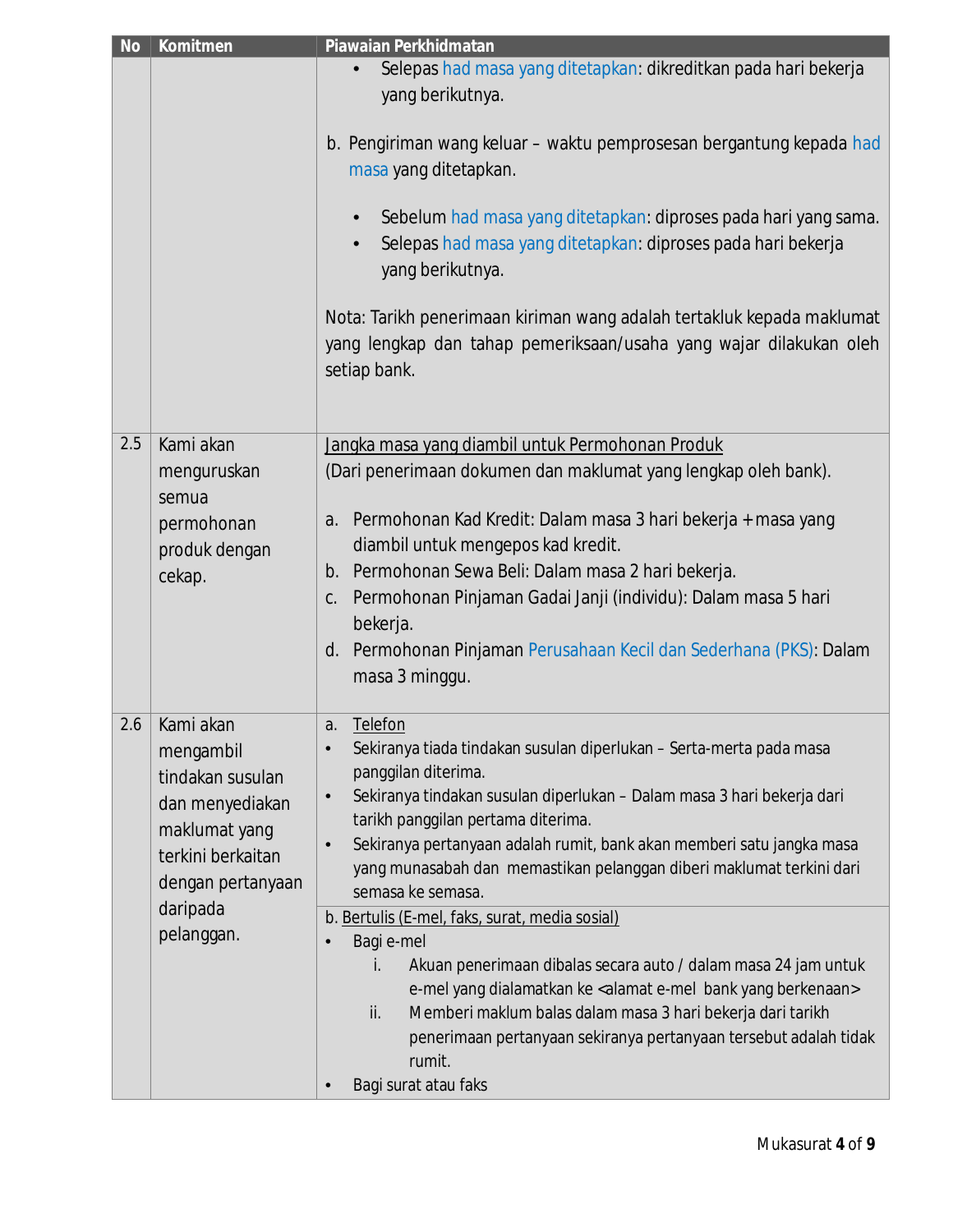| <b>No</b> | Komitmen                                                     | Piawaian Perkhidmatan                                                                 |
|-----------|--------------------------------------------------------------|---------------------------------------------------------------------------------------|
|           |                                                              | Memberi satu jangka masa dan maklumkan kepada pelanggan<br>i.                         |
|           |                                                              | setelah menerima surat atau faks tersebut.                                            |
|           |                                                              | Bagi media sosial (di mana berkenaan)                                                 |
|           |                                                              | Akuan penerimaan perlu diberikan dalam masa 24 jam pada hari<br>İ.                    |
|           |                                                              | bekerja. Sekiranya hari tersebut bukan hari bekerja, akuan                            |
|           |                                                              | penerimaan akan diberi pada hari bekerja yang berikutnya.                             |
|           |                                                              | ii.<br>Memberi maklum balas dalam masa 3 hari bekerja dari tarikh                     |
|           |                                                              | penerimaan pertanyaan sekiranya pertanyaan tersebut adalah tidak                      |
|           |                                                              | rumit.                                                                                |
|           |                                                              | Nota: Di mana pertanyaan adalah rumit, bank akan memberi satu jangka masa             |
|           |                                                              | yang munasabah dan memastikan pelanggan diberi maklumat terkini dari                  |
|           |                                                              | semasa ke semasa.                                                                     |
|           |                                                              |                                                                                       |
|           |                                                              | c. Kaunter                                                                            |
|           |                                                              | Sekiranya tiada tindakan susulan diperlukan, bank akan berusaha untuk                 |
|           |                                                              | memberi satu resolusi dengan serta-merta semasa lawatan tersebut.                     |
|           |                                                              | Sekiranya tindakan susulan adalah diperlukan - dalam masa 3 hari bekerja<br>$\bullet$ |
|           |                                                              | dari tarikh lawatan pertama.                                                          |
|           |                                                              | Sekiranya pertanyaan adalah rumit, bank akan memberi satu jangka masa                 |
|           |                                                              | yang munasabah dan memastikan pelanggan diberi maklumat terkini dari                  |
|           |                                                              | semasa ke semasa.                                                                     |
| 2.7       | Kami akan                                                    | Akuan penerimaan aduan/isu-isu pelanggan diberikan dalam masa 24 jam<br>a.            |
|           | menangani                                                    | pada hari bekerja.                                                                    |
|           | aduan/isu-isu                                                | Berkomunikasi dengan jelas berkenaan aduan / isu tersebut.<br>b.                      |
|           |                                                              | Menangani aduan / isu secara adil, objektif dan tepat pada masanya dengan<br>C.       |
|           | pelanggan secara<br>konsisten dan<br>dengan kadar<br>segera. | memaklumkan kepada pelanggan berkenaan keputusan bank tidak lewat                     |
|           |                                                              | daripada 14 hari kalendar dari tarikh penerimaan aduan tersebut.                      |
|           |                                                              | Memastikan pelanggan sentiasa diberitahu sekiranya isu-isu tersebut tidak<br>d.       |
|           |                                                              | dapat ditangani dalam jangka masa yang telah ditetapkan.                              |
|           |                                                              | Memberi maklumat berkenaan saluran tambahan / alternatif sekiranya<br>е.              |
|           |                                                              | pelanggan tidak berpuas hati dengan tindakan yang telah diambil oleh pihak            |
|           |                                                              | bank.                                                                                 |
|           |                                                              | Nota: Pengurusan aduan adalah tertakluk kepada garis panduan yang dikeluarkan         |
|           |                                                              | oleh Bank Negara Malaysia dan bank harus beroperasi dengan sewajarnya.                |
|           |                                                              |                                                                                       |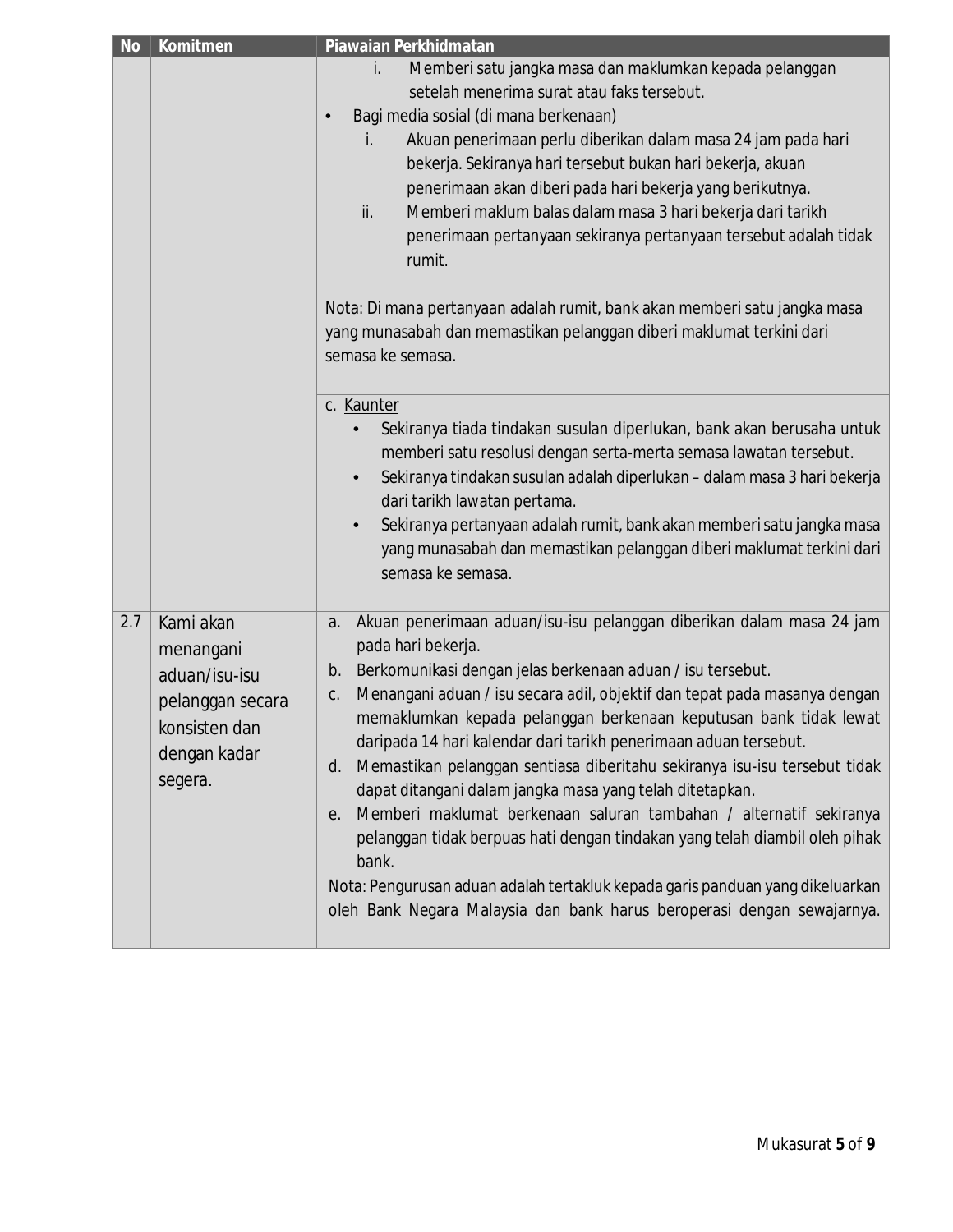## Prinsip 3: Perkhidmatan Yang Telus dan Berbudi Pekerti

### Huraian:

Berusaha untuk memberikan pengalaman terbaik untuk pelanggan di mana pelanggan:

- Diberi akses kepada maklumat produk dan perkhidmatan yang berkaitan.
- Dikendalikan oleh kakitangan yang cekap dan berpengetahuan yang akan berusaha untuk memberikan perkhidmatan yang baik.

### Keputusan yang dijangka:

### JALINAN HUBUNGAN YANG LEBIH BAIK

| <b>No</b> | Komitmen          | Piawaian Perkhidmatan                                                    |
|-----------|-------------------|--------------------------------------------------------------------------|
| 3.1       | Urusan kami       | Maklumat berikut ada<br>disediakan<br>melalui<br>saluran<br>mana-mana    |
|           | dijalankan secara | komunikasi seperti cawangan/risalah/pusat panggilan/laman sesawang       |
|           | telus dan terbuka | bank:                                                                    |
|           |                   |                                                                          |
|           |                   | Yuran, caj, penalti dan kadar faedah yang berkaitan serta obligasi<br>a. |
|           |                   | dalam penggunaan produk atau perkhidmatan perbankan.                     |
|           |                   | b. Butiran berkaitan produk (seperti lembaran penzahiran produk,         |
|           |                   | terma dan syarat) adalah dikongsi pada masa urusan transaksi             |
|           |                   | dilakukan.                                                               |
|           |                   |                                                                          |
| 3.2       | Kami melatih      | Jualan/Penasihat<br>Kakitangan<br>Kewangan<br>Peribadi/<br>Pengurus      |
|           | kakitangan bank   | Perhubungan mempunyai pengetahuan luas tentang produk dan                |
|           | kami supaya       | perkhidmatan bank.                                                       |
|           | mereka dilengkapi |                                                                          |
|           | dengan            |                                                                          |
|           | pengetahuan yang  |                                                                          |
|           | mencukupi untuk   |                                                                          |
|           | memberikan        |                                                                          |
|           | nasihat dan       |                                                                          |
|           | bantuan kepada    |                                                                          |
|           | pelanggan tentang |                                                                          |
|           | produk dan        |                                                                          |
|           | perkhidmatan      |                                                                          |
|           | perbankan.        |                                                                          |
|           |                   |                                                                          |
|           |                   |                                                                          |
|           |                   |                                                                          |
|           |                   |                                                                          |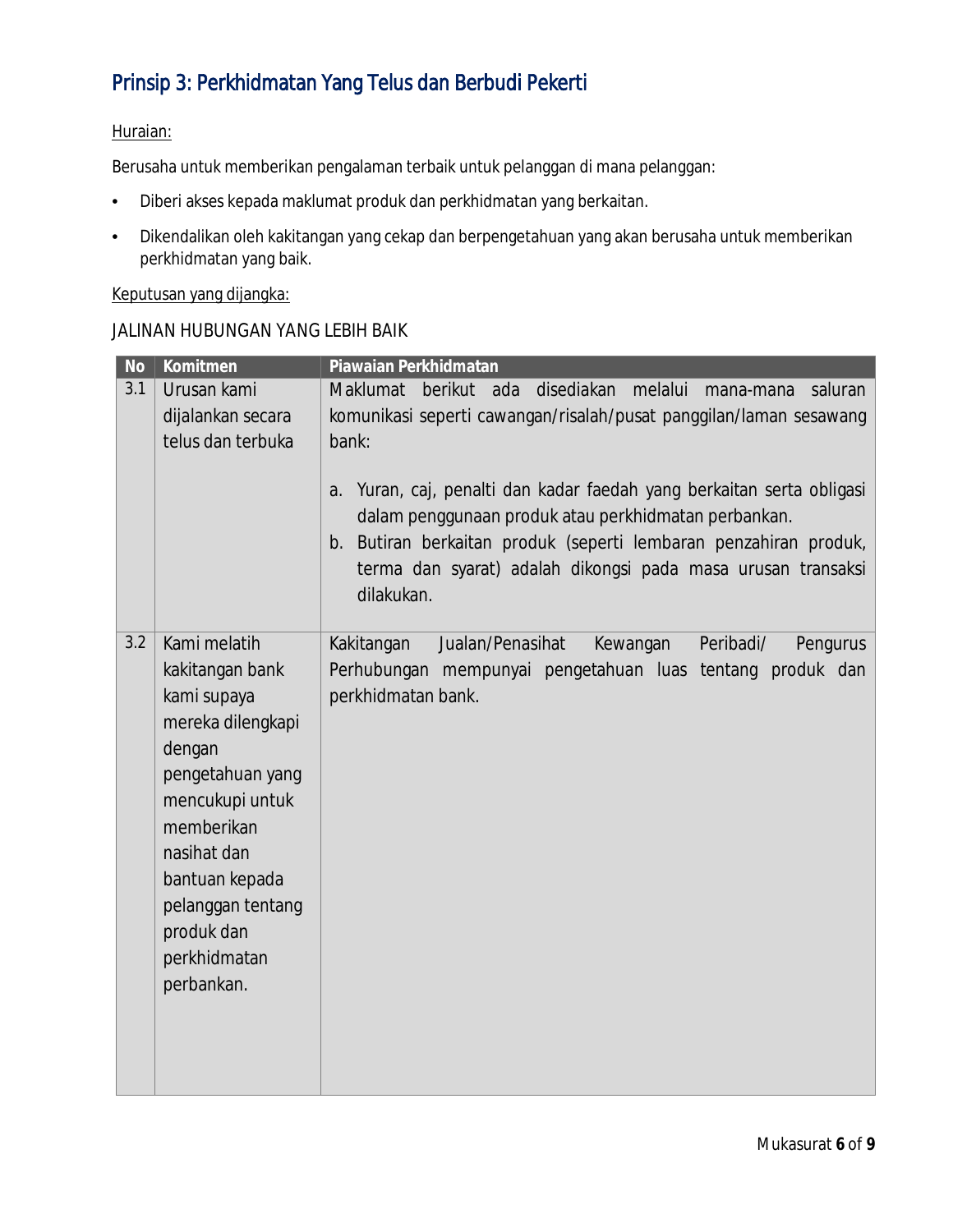| Kami menyediakan<br>Tanggapan Pertama<br>a.<br>perkhidmatan yang<br>Menyambut kedatangan pelanggan / semasa pelanggan datang<br>$\bullet$<br>mesra dan berbudi<br>ke kaunter bank.<br>Menawarkan bantuan kepada pelanggan.<br>$\bullet$                                                                                                                                                                                                                                 |
|-------------------------------------------------------------------------------------------------------------------------------------------------------------------------------------------------------------------------------------------------------------------------------------------------------------------------------------------------------------------------------------------------------------------------------------------------------------------------|
| b. Memahami keperluan pelanggan<br>Bertanyakan soalan yang sewajarnya untuk memahami<br>keperluan pelanggan.<br>Mendengar keperluan pelanggan dengan teliti.<br>$\bullet$<br>c. Pengendalian pertanyaan/arahan<br>Menyediakan pilihan yang memenuhi keperluan pelanggan.<br>$\bullet$<br>Menggunakan perkataan dan memberikan penjelasan yang<br>$\bullet$<br>mudah difahami oleh pelanggan.<br>Melaksanakan tindakan susulan yang sewajarnya sehingga isu<br>$\bullet$ |
|                                                                                                                                                                                                                                                                                                                                                                                                                                                                         |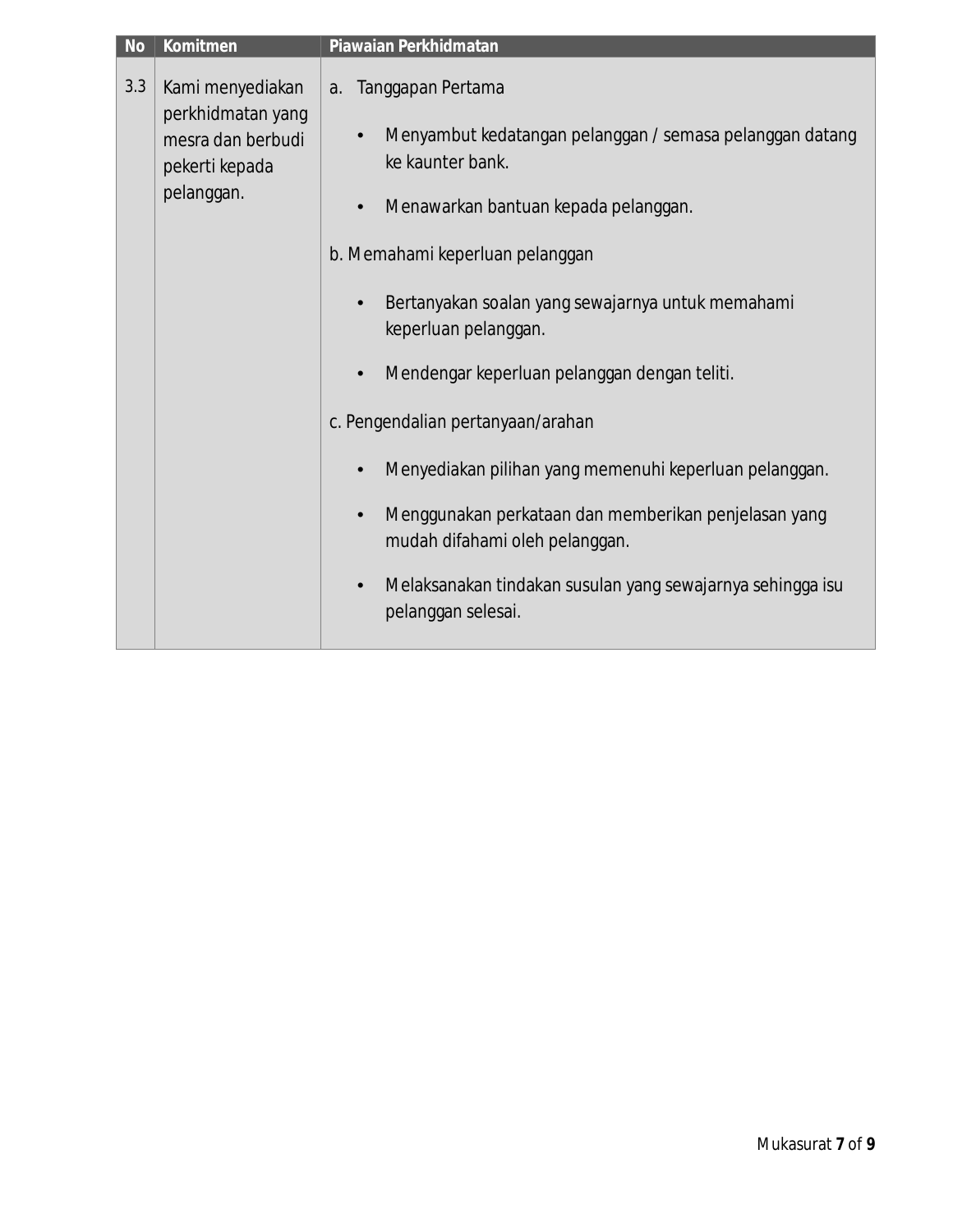## Prinsip 4: Perbankan Yang Mudah Diakses

### Huraian:

Menawarkan model perhubungan di mana pelanggan sedar akan:

- Kepelbagaian pilihan saluran.
- Kemudahan untuk mengakses pelbagai saluran perbankan.

### Keputusan yang dijangka:

### MENYEDIAKAN KEMUDAHAN PERBANKAN UNTUK KETENANGAN MINDA PELANGGAN

| <b>No</b> | Komitmen             | Piawaian Perkhidmatan                                                            |
|-----------|----------------------|----------------------------------------------------------------------------------|
| 4.1       | Kami memudahkan      | Pelanggan sentiasa dimaklumkan tentang saluran fizikal dan maya yang             |
|           | akses perbankan      | sedia ada, sama ada melalui cawangan bank/risalah/pusat                          |
|           | kami melalui         | panggilan/laman sesawang bank.                                                   |
|           | pelbagai saluran     |                                                                                  |
|           | jaitu secara fizikal | Secara khusus, pelanggan mempunyai akses kepada perkara berikut:                 |
|           | dan maya.            |                                                                                  |
|           |                      | Senarai saluran fizikal termasuk cawangan dan mesin layan diri.<br>$\bullet$     |
|           |                      | Senarai saluran maya termasuk pusat panggilan (dengan nombor-<br>$\bullet$       |
|           |                      | nombor talian khidmat pelanggan) dan perbankan internet (dengan                  |
|           |                      | alamat laman sesawang).                                                          |
|           |                      |                                                                                  |
|           |                      | Nota: Ketersediaan saluran mungkin berbeza dari bank ke bank dan                 |
|           |                      | pelanggan akan dimaklumkan tentang perkara tersebut.                             |
|           |                      |                                                                                  |
| 4.2       | Kami menyediakan     | Berusaha untuk memastikan bahawa saluran maya kami memenuhi                      |
|           | perkhidmatan yang    | sasaran tahap perkhidmatan berikut:-                                             |
|           | cekap melalui        |                                                                                  |
|           | pelantar maya kami   | Terminal layan diri (waktu perkhidmatan beroperasi/bulan) – Dinilai<br>$\bullet$ |
|           | di luar waktu        | dari segi ketersediaan mesin setiap bulan - sekurang-kurangnya<br>95%.           |
|           | perbankan untuk      | Pusat Panggilan (sekiranya ada) – Sekurang-kurangnya 80%<br>$\bullet$            |
|           | pelanggan.           | panggilan dijawab dalam masa 45 saat.                                            |
|           |                      | Perbankan Internet (waktu perkhidmatan beroperasi/bulan) – 98%<br>$\bullet$      |
|           |                      |                                                                                  |